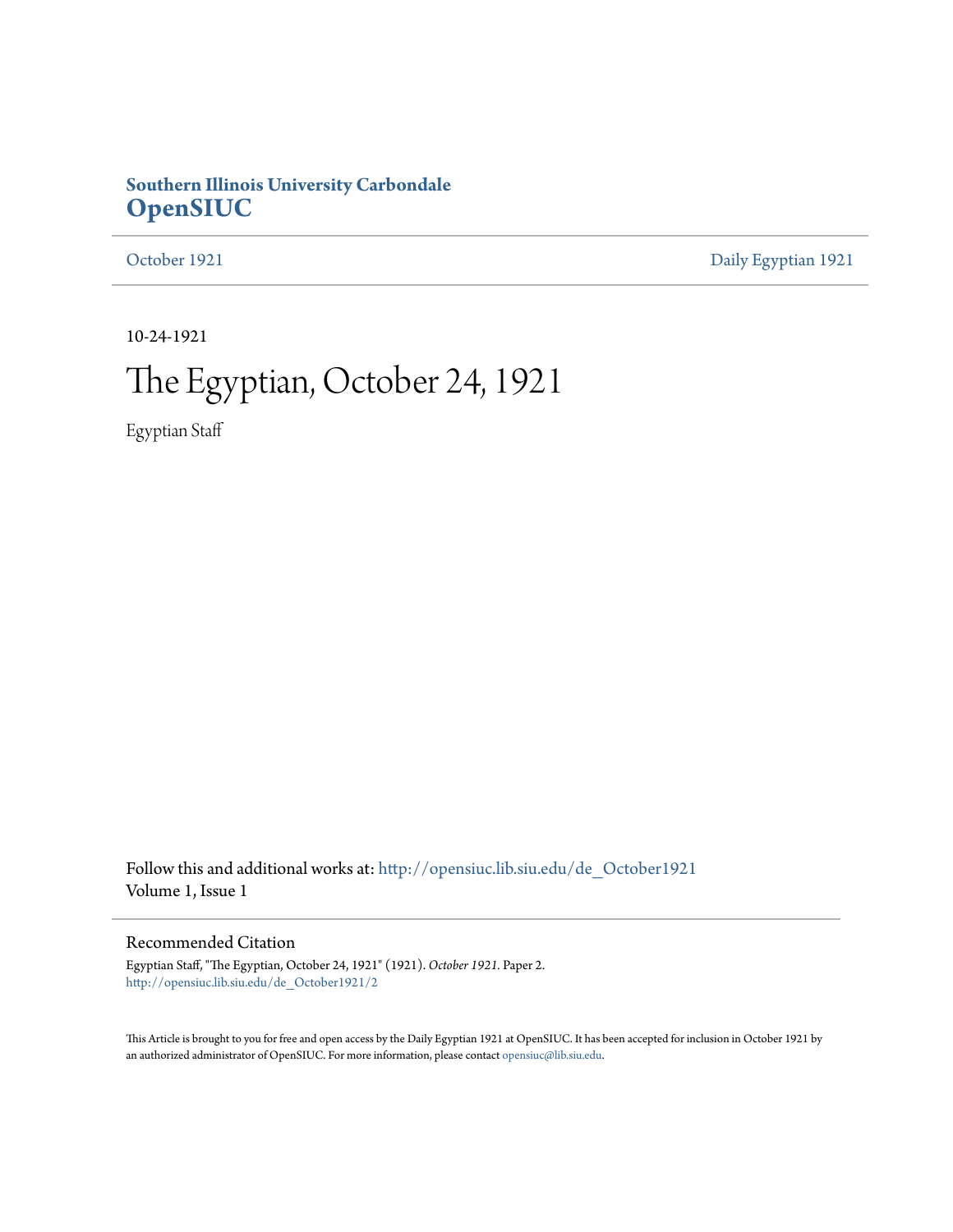35213

VOL. 2

# EGYPIIAN Carbondale, Illinois, Oct. 24, 1921

 $23701$ 

## **MEET THE SOUAD**

Whenever we see a pile-up on the field of battle, (that is, talking about football, we mean the gridiron,) we wonder who our fellows are that are mixed up in it. And so often it occurs that the vast majority of the school students do not know the individual members of the team.

Now it is manifestly impossible to bring each and every one of our Ma-1005-and White warriors around and give each of you a personal introduc-'a serious operation at the hospital tion to them. You'd forget half of them if we did; or at least you would ly. Ashley enrolled the first of sevnot recognize them when you saw them on the field, all togged up.

We can do this, however. We can tell you who they are, and where the come from, so you will at least reel better acquainted with them if they were names and nothing more. The yest majority of them are native Car-

bondale-fans. (Apologies to Mr. Shryock and Miss Hickson). Of course, the two most awe-inspiring are Tom Entsminger and Walker Schwartz. Two very uluminating examples of the beef trust. It doesn't feel very nice to have either of them run over you.

Next in importance, perhaps, are the two Hoffmans, Nvla and Otis, (oth-.erwise. Skunk and Cut-out). We always mention them favorably because they frequently pick us up and ride us heme. Then little Monroe, with the deep bass voice, otherwise known .<br>as Buzzy Myers. Ed (Greasy) Carter, is our fair-complexioned little halfback. (He's going to mask as a girl Hallowe'en, and have all the boys crazy about him). Merritt Allen, also known as Skezil, is the lightest man on the squad, but not the least mighty by a long way. Sheep Youngblood, (called Joseph by his mother) is our sub-quarterback.

Denny Lee is a fast little Halfback in Skezil's class. Warwick Boos is a long, drawn-out, good looking end. Add to these the illustrious, (or illustrious-to-be) names of Neber, Hamilton, Willoughby, Hendy, and others too numerous to mention, and you see that the lads from Carbondale make up the major part of the team. Many of these boys are Junior High, champs he isn't hurt. cf previous years.

Next probably to the Carbondale group, in number at least, are the We suggest that if any of the fair sex Murphysboro boys. We have four of them, Clark, Quarterback, who answers to the name of Louis, Leo Gard- and watch the boys practice. Max Mc ner, our chabby Center, John Winn, red-headed Halfback, who marcells the aquaintance committee and will I (please don't notice the spelling, I'm |ve pleased to introduce any member in a hurry,) his hair, and Harold Fe-Hx Miller. This is the Murphysboro | A more complete list follows, to-High School's contribution. Thank gether with the weight of the various you, Murphy.

Ted Carson, Captain, comes to us from Sisney, the says its in Illinois; it's not on the map). well recommended by the minister. He deserves a whole page, but lack of space forbids giving it to him. Lapham and Fischel have not yet said where they<br>were from, but Lapham's married, and it is our personal opinion that **P Chai is energed, so it won't / Jany** 

### FORMER ADV. MANAGER **AT ANNAPOLIS**

George Wilson, who was Adv.-Manager for the Egyptian last year, passed both the mental and physical ex- Sarah Mitchell. aminations for the U.S. Naval Academy at Annapolis, and is now there in school.

several weeks ago, is improving nice-

eral but was taken suddenly ill with stories were told and songs were leased with the results. a severe attack of appendicitis a few sung. Everyone enjoyed bimself imdays later.



TED CARSON Captain S. I. N. U. Foot Ball Team. 1921

Fhilip Allen comes to us from the E farm and plays Center position, when

and response.

Space forbids the introduction of any more of the members just now. wish to get better acquainted. the they might well come out some night ! Cormack and Vernon Patterson are on 1 of the team, including themselves.

Lavers:

| Allen, Phillip  15                          |  |
|---------------------------------------------|--|
| Allen, Merritt  13                          |  |
| Austin Otho  17                             |  |
| Bevis, Edward  16                           |  |
| Beecher, Kenneth  16                        |  |
| Boos, Warwick  16                           |  |
| Carson, Gilbert  17                         |  |
|                                             |  |
|                                             |  |
| Clark, $\frac{14}{5}$ Clark, $\frac{14}{5}$ |  |
|                                             |  |

| Entsminger, Thos.                                             | 160             |
|---------------------------------------------------------------|-----------------|
| Fischel, Glenn                                                | 170             |
|                                                               | 159             |
| Iamilton, Marvin                                              | 159             |
|                                                               | 141             |
| .ov. Veris                                                    | 140             |
| dvers, Monroe                                                 | 1.5             |
| Miller, Fred                                                  | 140             |
|                                                               |                 |
|                                                               | 159             |
| luffman, Nyle                                                 | 155             |
| les, Dennard                                                  | 145             |
| Apham, Marion                                                 | 180             |
| gcCormack, Lynn                                               | 130             |
| rcormack, Max                                                 | 134             |
| delirath, Asa                                                 | 13 <sup>′</sup> |
| Maxey, Lewis                                                  | 160             |
| $\mathbf{North}, \mathbf{Hugh} \dots \dots \dots \dots \dots$ | 160             |
| Patterson, Vernon                                             | 153             |
| lenfro, Hank                                                  | 135             |
| ehwartz, Walker                                               | 160             |
| Snyder, Leslie                                                | 120             |
| Willoughby, Clyde                                             | 148             |
| Warren. Ralph                                                 | 163             |
|                                                               |                 |

## Ninth Grade Weiner Roast MISS MYRTLE HILL **FOUND GUILTY**

A Ninth Grade weiner roast was

pus and was taken to the ground on ther husband. Relph Warren, cars. On arriving a fire was built and . The lawsers for the defense were

ion.

menselv.

held about a mile south of town near  $\frac{1}{2}$  Last Friday night at Socratic Liter-<br>the bluffs and was chaperoned by Miss ery Society. Miss Myrtle Bill was tound guilty of a serious charge. Ruth The class met at 4:30 on the cam- Nervis brought suit against Mrytle

games were played suitable to the or- | J. C. McCormack and Lyndon Han William Ashley, 24; who underwent, casion. The weiners were then roast-leoch. The prosecuting hiwvers were ed and deflottred in true pichic fash- Marion Lappin and Chas. Suffices

The mock trial was snappy through After the weiners were devoured cut, and the audience was highly

> Clarence Kraeger made an interesting detective, and Maude Bratten as the Warren's illiterate hired girl was a scream.

It is reported that the program committee is planning more treats that are different.

### **CAPTAIN BOSWELL HAS RETURNED**

Capt. F. T. W. Boswell, "Freddy." has returned from Riga, Lativa, where he has been stationed in the Red Cross work for the last two years. He expects to take up his law course at the University of Chicago.

Roswell was Editor-in-Chief of the "Egyptian" in 1916-17.

The following is an extract from the "Red Cross Bulletin" published in Riga, Lativa:

Capt. Boswell is leaving a splendid record behind him. He is responsible for the system of supply accountability which has operated so successfully during his administration. He has left a host of friends in the Baltic States. We are very sorry to lose him from the organization but wish him every success in his new profession. We shall all hear from "Freddy" some day, because he is the type who gets the greatest pleasure out of overcoming difficulties.

### EIGHTH GRADE PICNIC

The Eighth Grade enjoyed a picnic 159 141 chaperoned by Miss Sheridan, Thurs-140 day, Oct. 6.

The picnic party started about four 155 140 o'clock and went to the bluffs about 160- a sylle south of town.

When the crowd arrived, a fire, was 159 built, over which weiners and marsh-155. 145 mallows were roasted. Fine school spirit was exhibited. 180.

### **NOW MRS. NORFLEET**

160 Miss Gladys Winchester and Mr. 153 James M. Norfleet were married in 135 Los Angeles on September 6, 1921. They now reside in Bakersfield, Cali-160  $120$ fornia, where Mr. Norfleet is employed with the Woolworth Co. 148 Miss Winchester finished U. H. S. 163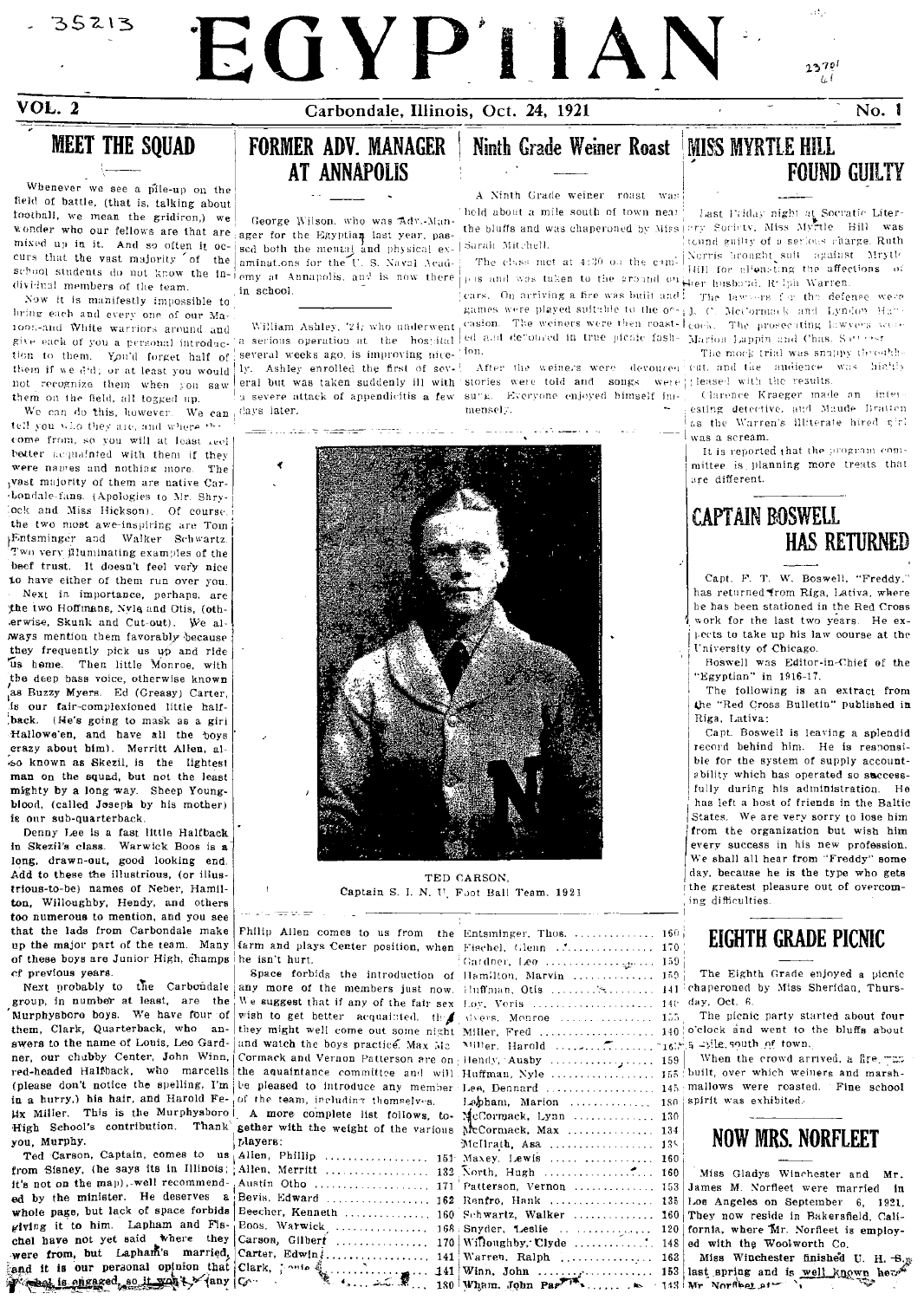



### **THE ILLINAE**

the Illinac is? Yes, it's the girl's de- two Associations, and convinced all bating club. You're not interested? that they were cordially welcome to That's just it, why aren't you?

practice in debating and parliamen- event of the year but it will not be tery law. Also to cultivate a taste the last, by any means, for the "Y" for good music and literature. Often group is a lively one and expects much you are called on to debate. To de- fun during the year. bute well takes practice. There is just one place to learn the Illinae. Then sometimes you are going to need to be familiar with parliamentary law. Mappe you think you will not, but consides this Don't you ever expect to President ...... Charles K. Watkins have to see up and lead a needing" Sec. and Treas. ....... Herman Sparr In may be only and the meeting, it may Le a lectro sid meeting, 9 might he a literalisent the way you conduct that meeting is Sec. Treas. .. r com, liment or a diserger deterois upon whether you were ever a sense. President Ter of the Ellipse

Socratic Hall we shall have a good Treesurer ... debate. This meeting is oven to evcome and learn.

### **PEANUT PARTY**

The Y. M. and Y. W. C. A. started Aith per and vim to make this the President .... ........... Troy Davis best year in the higher, of the Asso- vice-President, Catherine Rechevant ... ciations. They becaus their activities Secretary .............. Dew Marical early by giving a possum social in the Treasurer .............. Lorie McNeal gymnasium on Tuesday night following the opening day of the term. The peanut scheme was corried out in all organizations to get lined up for the the games, and peanuts and apples year. Miss Christine Galden was were served as refreshme is. There elected president, and the girls are en ent and they all secondlighed that they for this year.

Wisit.

lived in an age of peanuts and "Y" socials. Just before time to go Mr. .<br>Iloomer gave a short talk in which he Listen, girls! Do you know what  $\frac{1}{1}$ ut before the group the value of the become a member of one of the Asso-The purpose of the Illinae is to give ications. This was the first social

### **CLASS OFFICERS**

### SENIOR COLLEGE

SENIORS

 $\ldots \ldots \ldots$ John Page Wham club meeting. At any rate (whether). Vice-President .... James E. Bennett ....... Arline Chapee  $_{\rm H/NIORS}$ 

Max $\,$  LeTe Vice-President .......... Chas, Allen Next Toolsday afternoon at 1:17 in Secretary ............ Grace Engleson .. Philip Allen SOPHOMORES

ery girl Now is your chance to come Fresident ............ Bernard Lollar and accreemented. If you know all Vice-President ........ Hazel Ervin this come and see that it is correct- Secretary .............. Edgar Corter ly done. If you do not know this- Treasurer ............ Halene Street FRESHMEN

> President ............. George Lirley Sec.-Treas. ...... Roy Crouse SECOND YEAR

 $\ensuremath{\mathsf{Fresident}}\xspace$  , , , , , , , , , , , , , , Edward Bevis Fec-Treas. Francis Renfro  $\gamma$  = FIRST YEAR

The S=0, P=H, west one of the first were more than three hundred pres- thused over the work that is planned "MAC"

If you're feeling on the bum Tell Mac.

He'll begin to make things hum, Old Mac.

If the cleats come off your shoes, If your shoulder-pads you lose,

If you're down, and get the blues. Tell Mac.

It's the proper thing to do Tell Mac. He will fix it up for you,

Will Mac.

If you're willing to confess,

All about your dire distress, He will straighten up your mess. Tell Mac.

The spirit, at least, if not the letter, of the foregoing is true. Wm. Mc-Andrews, although the bigger part of his name is quite superfluons, as far as the fellows are concerned. Coach. late Captain of the World War, is right there with the goods.

It is no small job to take a bunch of raw recruits, as we might term them, a large part of whom have never played a game of football in their lives before, and none of them overmuch, and develop them into a fighting machine to cope with four-year college and university teams. Yet that is just the job that fell to "Mac" this year, and he did not back down on it. He likes it. Like the Real Estate Agent, there's nothing too big or too little for Mac.

Rah for the Coach!



used, only the lead replaced. Come in and see our wide assortment of styles, sizes and finishes -all made with jeweler precision to last a lifetime. It will give you

permanent writing sat

isfaction. Get yours today. 50c to \$65.00 Sold by

### **Weiler-Fritts**

Student's Headquarters

 $-$  FOR  $-$ 

### Fancy Groceries-Meats of All Kinds

Special Attention Given Phone Orders

TROBAUGH AND SON

508 West College

Phone 286X

# Subscribe For THE EGYPTIAN  $$1.50$  per year

ENTSMINGER'S Vilhen Thirsty ANTE TOWATION AND THAT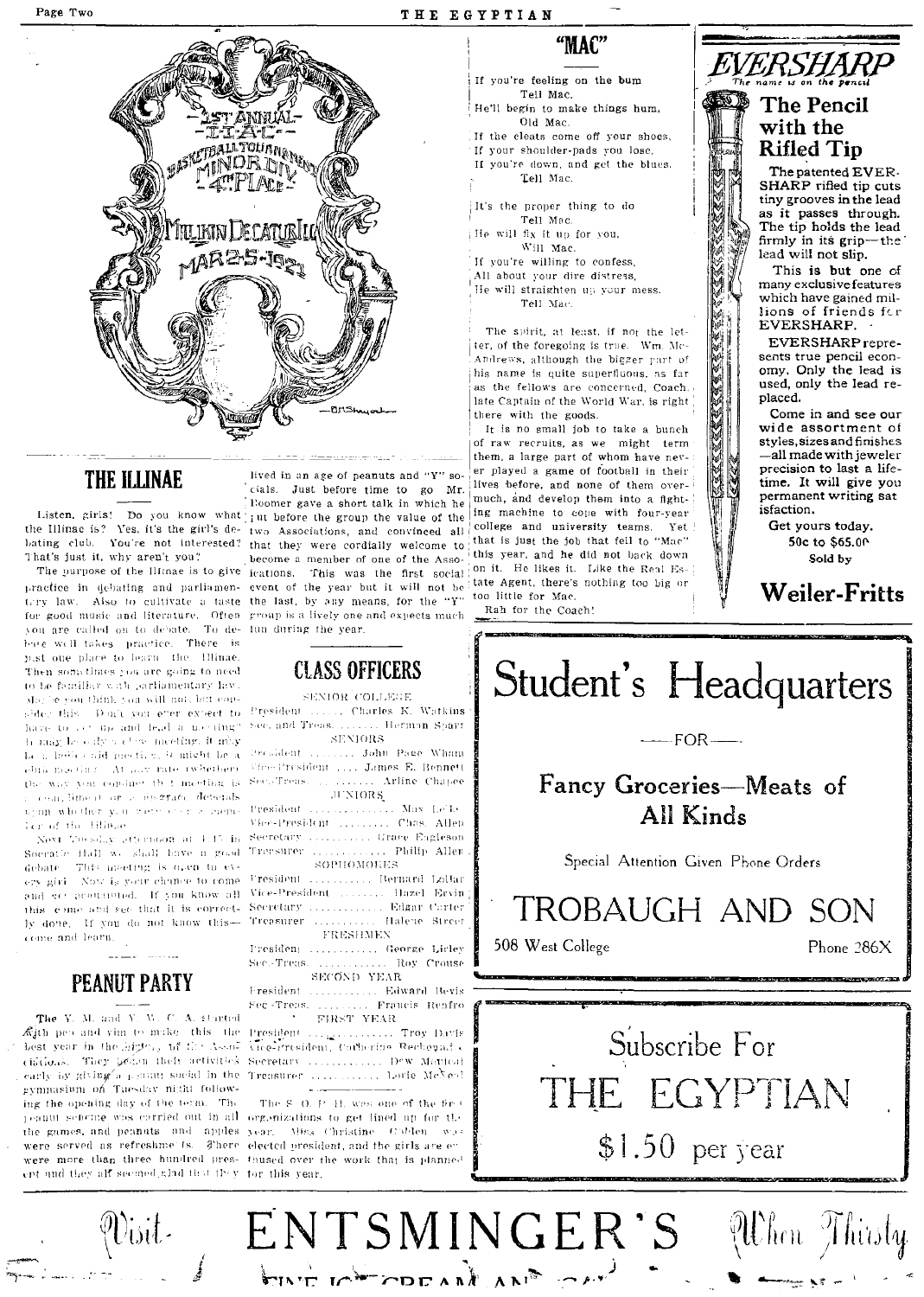### THE EGYPTIAN

**CONDITIONS ON THE GRID-IRON** 

The football season has opened with a rush. So much of a rush, in fact, that many of the players have been injured at the outset. It is to be regretted deeply, but nevertheless it is a part of the game, and although it seems as if the boys were getting a little more than their share, undoubtedly such had luck cannot hold.

The team has been especially unfortunate in the injuries to back-field men. Schwartz, who was injured early in the practice season, has sustained an extremely bad injury in the shape of a torn ligament in his ankle and may be out for the remainder of the season. Winn, Clark, and Carter have also sustained injuries which have more or less been healed since, Hamilton, as yet, has been pretty lucky, and escaped with nothing more scrious than a skinned elbew.

Some of the linemen are also complaining of various and sundry aches and pains in divers regions. Oliver Loyd, a new recruit, with only one day's practice on the field. was sent home with a broken collar bone. It is to be hoped that Fortune will smile more favorably upon us in this respect in the future The squad has been settling down this week in an extensive effort to develop passing ability, as this is recognized to be one of the team's great needs. The members of the squad, as a whole, are also rather bad on blocking and interference, and this is being worked upon; more steadily than before.

the football season is now in full reaching influence that the organizaswing. The students of this school tion holds. This was especially emare sufficiently alive to be aware of that fact, at least. Elsewhere is giv- portunities on this school campus. en an account of the Shurtleff zeme. She also showed the importance of which resulted in a tied score 7-7. A copressing our noblest thoughts by week previous to this a practice game should following quotation: with Sesser Athletic Club resulted alse in a tied score, 0-0.

Ly this is is earlify seen that the Normal is supportive a strong cleven. especially good in view of the fact  $0$ , stated purpose of the Y.W.C. A that we did not play football last year. And it was easily apparent that in the game with Shurtleff, only a ficke of the worst kind, were aten us Christian faith or 1.13 meeter, especfrom sending the beys lock to Alton ( De through the study of the Bible without hoving crossed our goal line

support that each of us is able to give it. of this grand old institution. Some chroughout the world, of the students sold season tickets. and great credit is due to them for duet by Misses Audre May Ross and their good work. But the big major- Flizabeth Wier, ity of the school, by far, is the crowd that watch the games. What should be their attitude toward this undertaking

Irrespective of the value of the Music zthletic life of a school bears, individ- Reading .............. Anna Huffman ually, upon each student who takes Talk on Hallowe'en, Arthur Christoph part, athletics in the school is worth Debate ................ Extemporanious, while as an advertiser of the school. Music ................. Male Quartette

JEWELER  $C. F.$ 

A correct, or even an estimated, percentage is not at hand of the students who are induced to attend school through its athletic life. But, undoubtedly, it would be no small one. The qualities of true sportsmanship, of fair play, of ambition, and of throwing ones-self into a game with ed hide-and-seek with the refreshv.hole-souled energy-of hitting the line hard-these are all developed in athletics. Who shall say that these galities are not necessary to the fully efficient man or woman, as the case may be? The Great Game of Life requires these things.

So let each student in the school do all that he sees he should do to support the S. I. N. U. along this line. We down the track to an ideal spot to ere all proud of our team, our school and it even makes us proud of our-

selves--when we see a stundy Maroonand-White representative go over the line with the pigskin on his chest. It makes us expand with the sense of Tride, for being a part of a great or- at this outing and perfaces he will ganization that can produce and maintain a team like ours.

Let us really be proud of our team and boost it. The support of the stay in their appointed places. So students is essential, and we believe it is forthcoming.

The Egyptian is backing athletics to the limit. Are you?

### THE FIRST MEETING OF Y. W. C. A.

The Y. W. C. A. was very fortunate in having at their first meeting, Miss Greno, who was for ten years on the National Board of the Association.

Her talk was "The Purpose of the Y. W. C. A." Many of the girls did It is needless to say, perhaps, that not realize before the ideals and farthasized in connection with the op-

> "Impression without expression is stagnation: Impression with expres-'on is inspiration."

> in the close of her talk showed To lead students to faith in Cod  $\mathbf{F}$

Grough Jesus Christ To promote their growth In-

To lead them into membe ship  $2 -$ Sach a team deserves the heartlest and service in the Christian Church i. To influence them to devete Each of the men on the team is themselves in united effort, with all working, and we mean work, in the thristians, to making the will of fullest sense of all the word implies. Christ effective in human cociety, and to make the term truly regresentative to extending the Kingdom of God

"Whispering Hope" was sung as a

ZETETIC FRI., OCT. 28, 7:15 Extervels in Mexica.

............ Orchestra

### **MARSHMALLOWS** ARE MYSTERIOUS

Marshmallows are longing for those good old days when the classes playments; when the Juniors stole the icecream from the Gym, in 1492.

Or, so it seemed to the Johnson County boys and girls. Johnson: County, represented by some real; live-wire stuff, organized and held their first social a few nights are.

With Miss Baldwin as the official chaperon, the jolly bunch walked roast "weiners" and to hunt for marshmallows".

Numerous games were 'leyed, some of them requiring speed.

Did you ever hear of a two course lunch? As't anyone who was present tell you.

Somehow. marshmallows, or at least these marshmallows, could not when their time for the fire come they were absent. We know how they came back, but the mystery is. how did they get away? Can you tell  $118?$ 

Only one thing stopped the fun. You see the doors of the dormitory closed at 10:39 P. M.

All of us had a good time. Hurrah, for Johnson County!

### **SENIOR COLLEGE**

The Senior College work, a depart ment in our Normal University not very strong prior to this year, is taking the initiative The fellowing are doing the first year of their senior College work: Grace Frederick '19 Jessie Steward 117, Theresa Dunting '19, Chirence Creager, '19, Herman Sparr '20, Wilson H.Der '20, East Smith '21, Charles Wathin '21, Fleaner Clancey [21, Chos Satterst [21, Ira Beare 21.

The following will recolve their El B. in June,  $1922 \div (9140)$  cannot really Herman Green M7, William Ball Roy White '21.

The class offices are Press Chas Vatkinspl Seey, and Treas. It read  $\mathbf{S}\upmu(\mathbf{r}\mathbf{r})$ 

Theresa Bunting and their Soft gant restream our clink in the Stat ent Connett.

Jessie Slewart is o e of the Director of STPs Escadar Seat  $\text{Smith} = \{s \in \text{editor-in-chif} \leq \alpha\} \cap \text{THE}$ Levidian," Chas. Some st is business manager of "The Egyptian."

FORUM PROGRAM FOR OCT. 29

Resolved: That the i. .. Thousan Affirmative: Chas, Gabbert. Fred Massey. Negative: Adam Reid.

GUIN OPTOMETRIST

Leo Gardner.



Page Three

The Finest **Play House** in Egypt **Invites Your** Patronage

**Reserved Seats for Theatre Parties** Phone 352X

Don't fail to see Wet Gold Friday Matinee and Night

 $00T/8$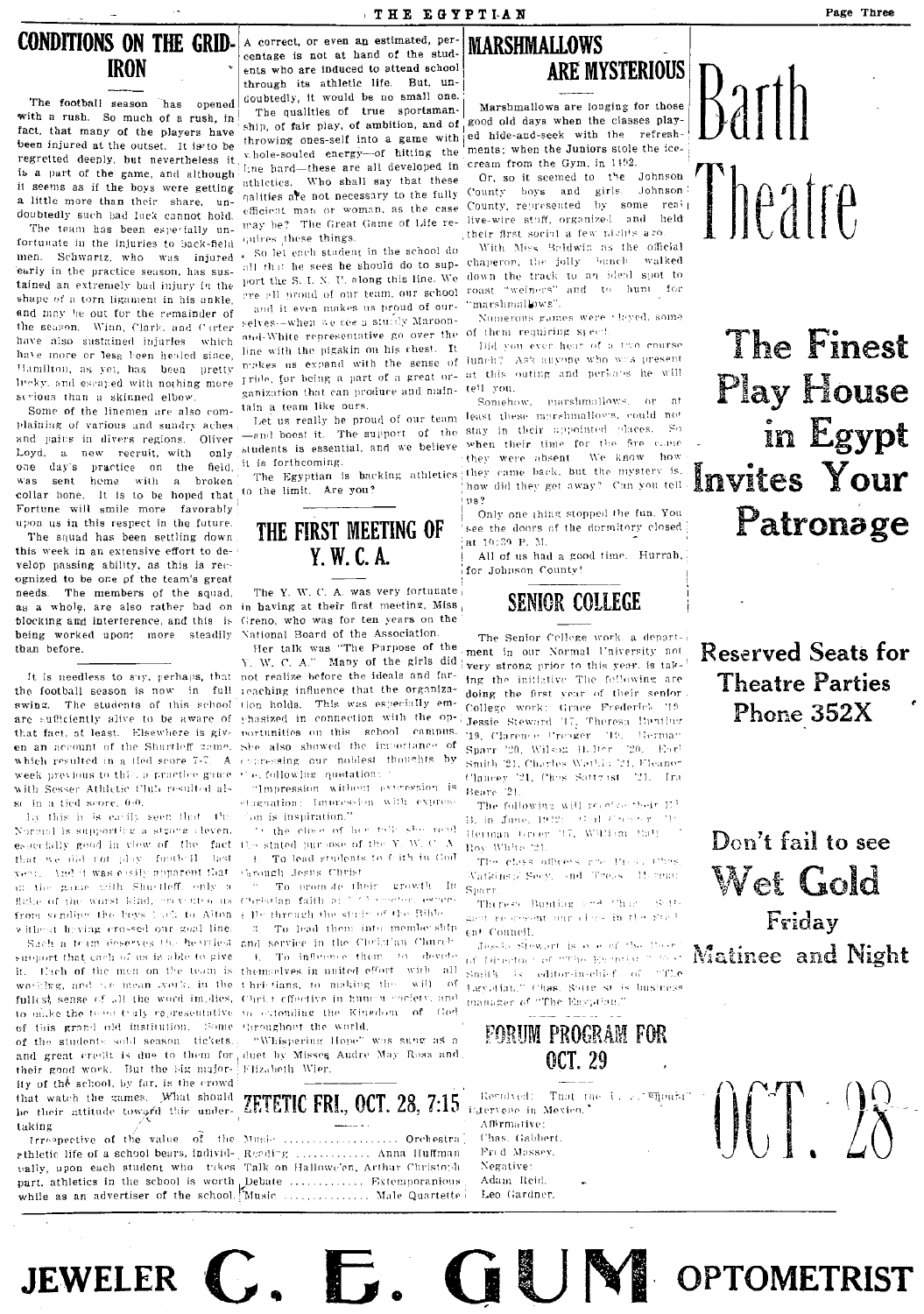### THE EGYPTIAN

Entered as second class matter at the Carbondale Post-Office under the Act of March 3, 1879.

Published Every Week During the Collegiate Year by the Students of however, upon the cordial support of Southern Illisois Normal University, the students. The staff can do its best The "Azora Debating Club" is one of Carbondale, Illinois.

Subscription Price ............ \$1.50

Advertising rates \$12 per page, smaller space at a proportional rate, subject to change.

Organization Editor .............

Social Editor .... Maude Bratten, '22 News Editor ...... Norma Keene, '22 Athletic Editor .... J. Dj Wright, '23 Typist ........... Mary Roberts, '23 Faculty Advisers ....... E. G. Lentz'

### . BOARD OF DIRECTORS

| Cail Boston $27$    |  |
|---------------------|--|
| Philip Provart $26$ |  |
|                     |  |
| Max McCormack  '24  |  |
| Paul Chance  23:    |  |
|                     |  |
| Jesse Stewart $21$  |  |
|                     |  |

The first issue of The Egyptian has leen issued this week under difficulty. To make this paper a success, the cooperation of every student in school is needed. We feel confident that your pititude is going to be such as to make this paper one of the very best to be Loped for. In handing in items to be printed please write legibly and on enly one side of the paper. Get your reffeles in early, placing them in the bey provided for the Egyptian You will find this hex inside the west door of the bink; building. All writers of these articles plen-e sign their name. If you do not want your name publish ed. suv 30.

### A STUDENT ENTERPRISE

Your school paper, "The Egyptian' starts on the second year of its ey istence under most favorable aus pices. Last year's paper proved to b a very successful experiment, and th 'Egyptian" has now become an insti tution

A constitution and hy-laws for th control of the paper was adopted las June by the Board of Directors and was ratified by the Student Council This constitution provides for th clection of a Board of Directors, on from coch class. Full control is vest ed in this representative board, which and with the same responsibility t the student body in all matters per taining to the paper that the Studen Council does in all matters pertain ing to a student government. The hourd elects the editor, associate ed itor, departmental editors, business manager, advertising manager and ternity advisers; it also passes upor ell matters of business or policy con cerning the paper. "The Egyptian" is therefore in the fullest sense your enterprise and under your control. It is just what you are pelased to make it.

### THE EGYPTIAN. AN EDITORIAL ASPIRATION

We hope to make a better "Egyphope to make it meet your expectations and to deserve your enthusiastic endorsement at all times. Our suc- one or more of these literary societies work for you only under the inspiration of your boosting. Be a Booster'

### **OLD FRIENDS**

We are glad to hear from forme Editor ........... Earl Y. Smith, '21 students and alumni. Personal items Associate Editor ... H. S. Walker, '22 of this character are of great interest to all our readers. Help us to ............... Ranson Sherretz, 23 make the columns of the "Egyptian" a clearing house for alumni News.

## Directory of Advertisers

cur local merchants and advertisers ings, each Monday evening at 6:30 in Mae Trovillio this paper would be financially impossible. Help your paper by giving

| them your trade. Tell them you ap- |  |  | .            |
|------------------------------------|--|--|--------------|
| Exerciate their support.           |  |  |              |
|                                    |  |  | $P^{\alpha}$ |

| $\{Barth$ Theater $\ldots, \ldots, \ldots, \ldots, \ldots$ |  |
|------------------------------------------------------------|--|
|                                                            |  |
|                                                            |  |
|                                                            |  |
| Carbondale Candy Kitchen                                   |  |
| Cherry, "Dick"                                             |  |
|                                                            |  |
|                                                            |  |
|                                                            |  |
|                                                            |  |
|                                                            |  |
| Wieler-Fritts $\ldots, \ldots, \ldots, \ldots, \ldots$     |  |
|                                                            |  |
|                                                            |  |
|                                                            |  |

### STOP! LOOK! LISTEN!

Percentages of subscribers from all creanizations:

| rganization<br>Name of                         | $\frac{2}{2}$<br>subseriber | dembership | Absention of the Contract of |
|------------------------------------------------|-----------------------------|------------|------------------------------|
|                                                |                             |            |                              |
| : -<br>; -<br>Senior College                   |                             |            |                              |
| contractor and a series<br>Anthony Hall        | $\uparrow$ $\downarrow$     | U.         | 10                           |
| in a share a she<br>ė                          | 7d                          |            | ı                            |
| Socratic Society<br>e<br> -<br>Forum           | 50                          | 50.        | 10                           |
| and a straight and a straight to               | 16                          | 16         | Į in                         |
| Zetetic Society                                | 41                          | $^{42}$    | ģ,                           |
| Y. W. C. A.<br>ė                               | 755.                        | 115        | $\epsilon_{\rm i}$           |
| Seniors<br>.<br>it                             | 4.5                         | 95         | 4                            |
| Juniors<br>.<br>d                              | -49                         | 110        | $\overline{4}$               |
| $\mathcal{L}$ g. Club<br>ĺ.                    | 39                          | 77         | ă                            |
| Paculty Lesson and State<br>e                  | 15                          | $4 \times$ | à.                           |
| Second Year Class<br>9                         | 26.                         | 167        | $\mathbf{I}$                 |
| S. O. P. H.                                    | 12                          |            |                              |
| $F$ reshmen $\ldots \ldots \ldots \ldots$<br>h | -20                         |            |                              |
| comomore.<br>.<br>Ø                            | $-27$                       |            |                              |
| First Year<br>.                                | $-14$                       |            |                              |
| $\Lambda$ . M. C. $\Lambda$ .<br>t             | 13                          |            |                              |
| Agora<br>.                                     | 1.11                        |            |                              |
| Band<br>.                                      | 5                           |            |                              |
| P<br>Orchestra                                 | 11                          |            |                              |
| Junior High<br>3                               | 1                           |            |                              |
| Illinae<br>. <i>. . . . .</i> .<br>ì           | 3                           |            |                              |
| ì                                              |                             |            |                              |
|                                                |                             |            |                              |
| YE J. H. S. GOSSIP<br>j                        |                             |            |                              |
| (Hal Hall)                                     |                             |            |                              |
|                                                |                             |            |                              |

I hear Helen Hamilton likes to ride in Oldsmobiles.

### THE AGORA

It is a foregone conclusion that tian" than we have had before. We those students who have attended this Normal and finished the course without having affiliated themselves with cess must depend in larger measure, connected with the school, failed to take advantage of vast opportuniti s these organizations. It was organized only a few years ago by a mere handful of students; it has since grown to where it stands on a par with its kindred societies.

No Normal student wishes to begin his life work without having some degree of skill as a debater, without a thorough training in public speaking. and without a knowledge of parliamentary tactics. Such students enter the professional world under a serious handicap. Begin now, and get this training. Those who are concomposing joining a debating club in.ay get additional information concerning the Agora by seeing a mem-Without the generous support of her or by attending the regular meet-Forratic Hull.

### ON A SMALL SCALE

The baby had been through a siege of chicken pox, and when the minister's wife met the baby's sister Jane she inquired as to his health. "He's some better," replied Jane non-committally.

"Very much better, I hope," said the minister's wife cheerfully.

"Well," answered Jane, "he couldn't be such an awful lot better. There isn't very much to him, you know."



All Students Are Invited to **Attend the Services Next Sun-**

day at 6.30.

**Evening Services at 7:30** 

by

## Dr. Rowland

# NOEL'S YELLOW HOOD **TAXI and TRANSFER**

Attention! Teachers and Students! I want to impress on your minds that I have always taken special interest in your patronage in the taxi service, and now I have added trucks to my service. I earnestly solicit your trunk hauling. Be sure to call me at the end of the term. Don't forget to hold your checks for me on coming back for new term.

# EARL NOEL, Prop.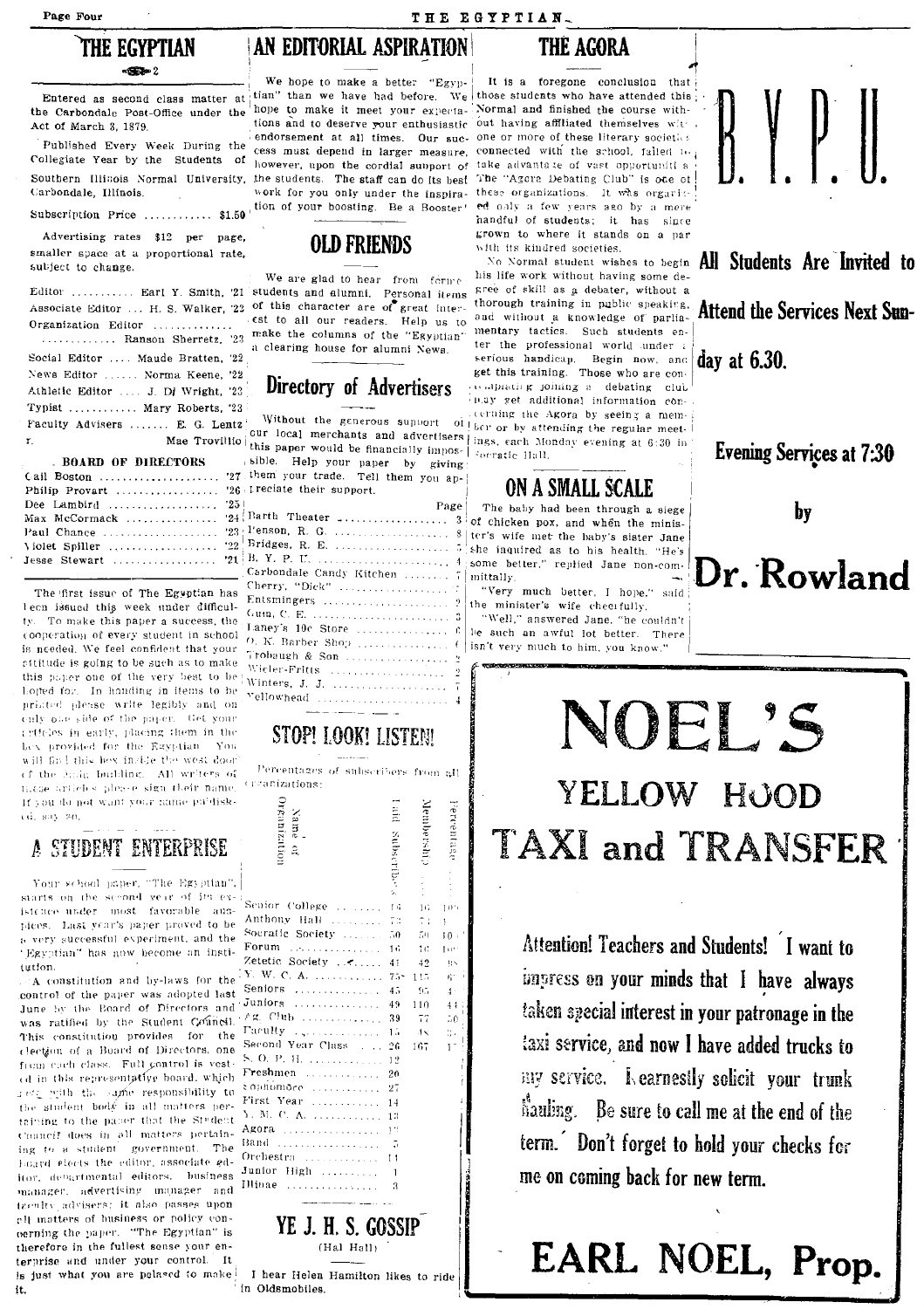**MISS BRADLEY RETURNS** 

Miss Ruth Bradley, formerly teacher of piano and acting head of the mu- Freshmen .............. Gary Davis sic department, has returned from Eu-First Year ............. Imo Roberts rope where she has been studying with Junior High ............. Hal Hall the famous piano teachers for several months. Miss Bradley studied in Paris with Gorteau and Felipe, both internationally known.

Miss Bradley is regarded as one of the coming pianists of the day. Aside from her teaching in Bush Conservatory in Chicago, she has been doing quote a good deal of concern work.

Her first recital of this season will be at the Kimball hall in Chicago. Later Miss Bradley and Mrs. Sugrue. who is a concert singer, will tour Illinois filling a number of concert enragements.

The following are serving as reporters in the organization department. If you know of anything that belongs in their line hand it over to them. Student Council ....... Emma Snook

Illinae .............. Alice Barrow Agora ................. Herbert Jay degree of skill as a debater, without Forum ............. James Bennett a thorough training in public speak-Y. M. C. A. ............ William Crow ing, and without a knowledge of par-Y. W. C. A. ... Anna Mary McCreary Socratic Society ... Clarence Creager Zetetic Society ....... Ralph Turner Ag. Club ............... Chas. Gauber this training. Those who are con-Rural Club ....... Hazel Rendleman templating joining a debating club S. O. P. H. ................ Sue Ellen Ley may get additional information con-Music ................. Hazel Moore cerning the Agora by seeing a mem-Art ................... Dewey Brush ther or by attending the regular meet-Strut and Frat ........ Alice Barrow ings each Monday evening at 6:30 in County Organization ... Belve Young Socratic Hall.

Senior College ....... Wilson Halter Seniors ............... Audre Ross Juniors .......... Wilbur Valentine Sophomores ......... Ralph Bailey Second Year .......... Selma Brewer

### THE AGORA

It is a foregone conclusion that those students who have attended this Normal and finished the course without having affiliated themselves with! one or more of these literary societies connected with the school, failed to take advantage of vast opportunities The "Agora Debating Club" is one of

these organizations. It was organized only a few years ago by a mere handful of students; it has since grown to where it stands on a par with its kindred societies.

No Normal student wishes to begin his life work without having some liamentary tactics. Such students enter the professional world under a serious handicap. Begin now and get

# R. E. BRIDGES

## Headquarters

 $\cdot$  For

Ladies' Apparel

 $\rm P$ resser

# "Dick" Cherry

 $-Dyer$ 

**Special Rates to Students.** One Day Service-Free Delivery

Phone 322L

Cleaner-

We live to dye and dye to live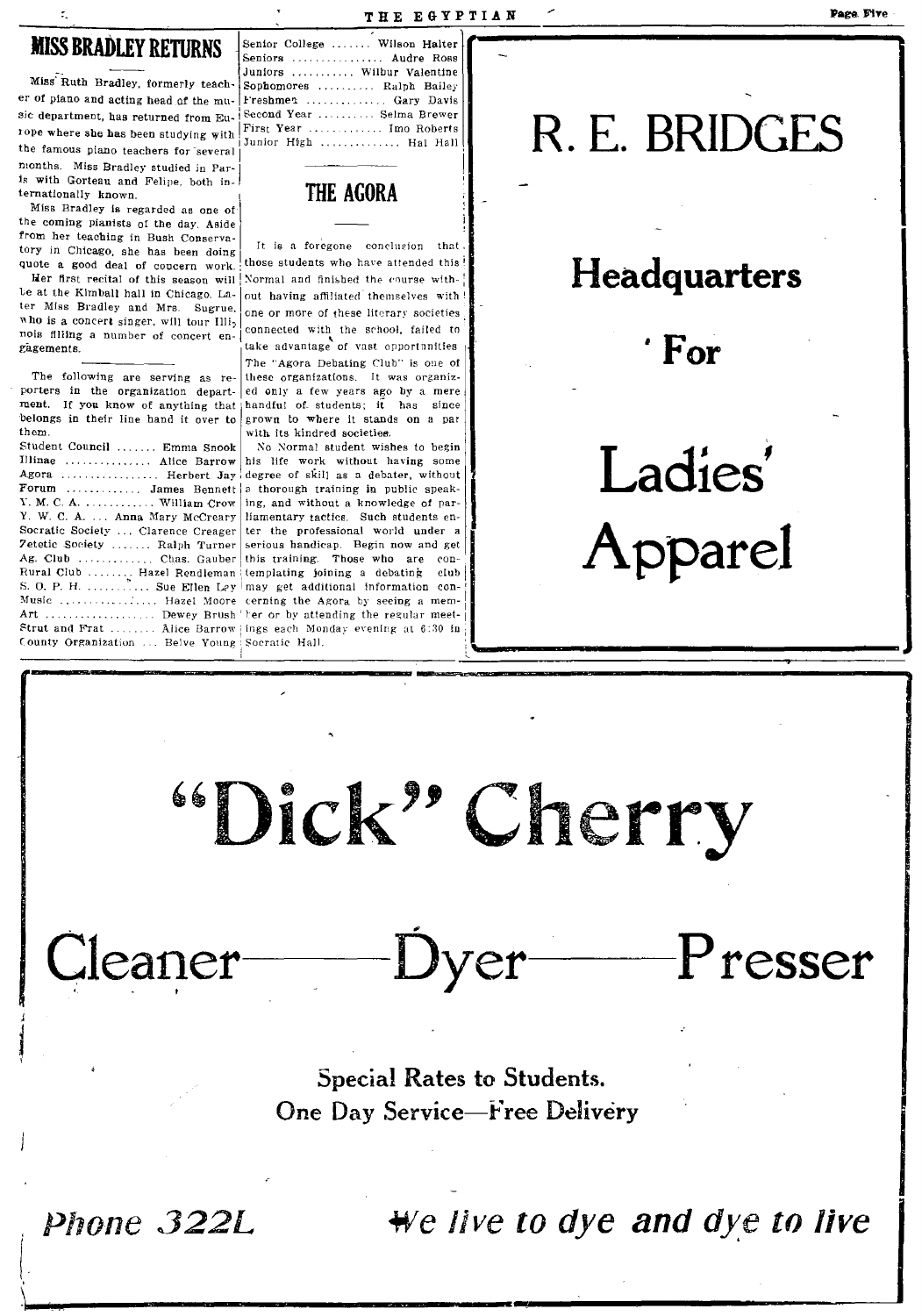Page Six

 $\mathbb{Z}$  )  $\mathbb{Z}$  ,  $\mathbb{Z}$ 

# FOR ARMISTICE DAY . Weiner roast season has opened.

November 11, shall be a red-letter day correct raise on mode of the students of Washington County.<br>in the history of the school this year. 14, to see the S. I. N. U. open their This county has a large number of<br>The big fe The big feature of the day, of course, tootball season formeraly for the year students than usual in school this is the home-coming of former students 1921-22. Eleven good men and true year. About thirty-five of them, inis the home-coming of former students 1921-22. Eleven good men and true year. About thirty-five of them, in-<br>of the institution. We strongly urge from Shurtleff were their opponents. cluding some invited, guests, were of the institution. We strongly urge from Shurtleff were their opponents. eluding some invited, guests, were that every graduate of this institution "Mac's" men started in with a rush, resent. Owing to the bashfulness of that every graduate of this institution  $\begin{bmatrix} 1 & 0 & 0 & 0 & 0 \\ 0 & 0 & 0 & 0 & 0 \\ 0 & 0 & 0 & 0 & 0 \\ 0 & 0 & 0 & 0 & 0 \end{bmatrix}$  are started in with a rush, 1 resent. Owing to the beaching to the members and their failures

Chapel Hour. Special Exercises will as football is concerned. Using the I.C. R. R. track the held in the Auditorium, at that  $\frac{1}{n}$  as football is concerned. be held in the Auditorium, at that The first half of the game was an thoroughfare, the young people, ac-<br>hour, and continuing probably until indication of the equality of the con-icompanied by Miss Bowyer, journeyhour, and continuing probably until indication of the equality of the con- companied by Miss Bowyer, journey-<br>11:00 o'clock. Then in the afternoo, testing teams. The home hoys and ed south about a mile and a half. 11:00 o'clock. Then in the afternoo, testing teams. The home boys and ed south about a mile and a half.<br>It is hoped that everyone will turn out the visitors in turn would get the There a half was called and all hands it is noped that everyone will turn out the visitors in turn would  $\chi$  get the There a halt was called and all hands;<br>to witness the football game between hall and in turn would be forced to were put to gathering brush f to witness the football game between boil, and in turn would be forced to were put to gathering brush for a, the Normal and Cape Girardeau. It is  $|t_1 - t_2|$  and included and the force and incidentally to gathering as the Normal and Cape Girardeau. It is turn it over to their opponents, eith-' fire-and incidentally to gathering as eertain to be a closely fought game.  $\left| \begin{array}{c} a_{\text{F}} & b_{\text{F}} & b_{\text{F}} & b_{\text{F}} & b_{\text{F}} & b_{\text{F}} & b_{\text{F}} & b_{$ extrain to be a closely fought game, each of the er by a fumble, of which for some un- many began lice as their clothes All Student Trade Appreciated<br>big features set for the day.

from. Of these we have 36 in the with the same was surrouted to Critic's report: - Jolly bunch, won-<br>student body, according to the regis and four faculty mem. Nermal boys hit their stride. Early; derful moonlight, splendi tration cards, and four faculty members.

be made later. All the students with the pard line. Here the half-silum-1<br>know of graduates with whom they bering resistance of the Shurtleff ag-<br>can get in touch are especially urged can get in touch are especially urged were reasonable into real action, and<br>to let them know of this, as it is man-<br>it took accept and action of contract  $\alpha$ to let them know of this, as it is man-<br>it took. every ounce of energy on the<br>if still in and both fold to mesury unpossible to notify an of them part of both line and back-field to in the proper way. Those in charge in the proper way. Those in charge take the ball over for the touchdown, express the hope that the members of take the ball over for the touchdown, express the hope that the members of Line plunges off tackles by Neber, the student body will co-operate with  $\frac{1}{10}$  tableable and Hamilton. Fullback the statent body will co-operate with  $\begin{bmatrix} \text{Halfback, and} \\ \text{learning, then in this manner.} \end{bmatrix}$  and  $\begin{bmatrix} \text{full to the line and an} \\ \text{initial, then in the line.} \end{bmatrix}$ 

Pres. Shryock lectured last week at  $\begin{bmatrix} a & b & c \end{bmatrix}$  But although they seemed to be division meetings of State Teachers'  $\begin{bmatrix} a & b & d \end{bmatrix}$ division meetings of state Teachers gaining strength on the offensive.<br>Associations at Galesburg and Moline.  $\frac{1}{2}$  anno had broaks kont the hall after Wham delivered addresses to County unit, pretty were considered to County the County of Teachers' Organizations at Decatur speed the nerformance and close

last week  $\frac{1}{2}$  S. E. Polymer legare; the game ended, 7-7.<br>to the form as of Pulaski County.

partment ('hicago<br>Mr. Wat 'n went to Hore'sburg last

Saturcl~:y --'-ef('ree '~. I().)t.h:.tll game'llllnder way, Clark played a. ste~d.v Inst weel: in referee  $\sim$  football game. and a brainy game as signal-caller on Of course 'Mec" went with the boys the offensive. Entaminger, Left End, to McKendree this week.

# '~OCRAnC, FRiDAY, OCT. I can unr10ubtedly be Iml"" :c~ ;", ex- .. U· , p~l'ience.

Reading  $\ldots$ ,....... Mary Connatser night be at a disadvantage with the Music  $\ldots$ ,.......... Luella Herrich cher teams, the outlook is good, and ...... Mr. and Mrs. Marion Lappin is not difficult to forecast that these Debate-Resolved that kissing is un-<br>boys, improved somewhat by experi-

Mirmative .......... Maurice Pyatt son, and establish a good record for  $\mathbb{R}$ .<br>Negative .............. Charlie Goforth themselves and for the school they  $\mathbb{R}$ .

## S. I. N. U. HOMECOMING SET NORMAL-SHURTLEFF, 7-7 WASHINGTON COUNTY

It is intended that Armistice Day,<br>November 11, shall be a red-letter day<br>November 11, shall be a red-letter day<br> $\begin{bmatrix} 1 & 1 & 1 \\ 1 & 1 & 1 \\ 1 & 1 & 1 \end{bmatrix}$  football fans was on hand Friday, Oct.  $\begin{bmatrix} \text{en} & \text{on} & \text{Thursday night, October$ who can possibly do so, make it a point, and played steadily all throughout, some of the members and their failure<br>to be with us on this day.<br>In traces of brilliancy that prom- to invite a friend of the opposite sex,

in the period, just after the kick-off,  $|by|$  everybody,

a series of plunges and brilliant runs,<br>the home boys carried the ball to the bers.<br>
More definite announcements will a series of plunges and brilliant runs,<br>
be made later. All the students who they the home boys carried the ball to the<br>
know of graduates with whom they ten-yard line. Here the hal carried the ball to the line, and an Instant after, Quarterback Clark hit (FACULTY NOTES the hole between right guard and the for a touchdown, Clark kickthe hole between right guard and ed goal. Score 7-0.

ssociations at Galesburg and Moline. some bad breaks kept the ball after<br>Last Thursday and Friday Mr. this protive well toward the S I N II this, pretty well toward the S. I. N. U. Teachers Organizations and precature repeat the performance and cross<br>and Harrisburg.<br> $S_{\text{Hurflaffi-grad}$  line again. It was in and Harrisburg,  $\begin{bmatrix} \text{Mn} \\ \text{Mn} \end{bmatrix}$ . Felts and Mr. Smith were in  $\begin{bmatrix} \text{Shurther} \\ \text{the fourth number} \end{bmatrix}$  when the lines Mr. .Felts and  $\delta v \in \mathbb{R}$ . Exited were in the fourth quarter when, the home Murphyshoro last  $v \in \mathbb{R}$ . lecturing to home howing the helt wall within their Murphysboro last we k lecturing to boys having the ball well within their<br>Jackson Colling teachers. Jackson ('0;,;l.ty.te.1d!p;·s. \ OWl! territo!,)'. FullhHcl< Hamilton nt-: tempted to punt on the fourth down. as a lecturer at various Farmors'  $\text{In}$ - templed to put on the putter town.<br>stitutes ell over Southern Illinois.<br> $\begin{bmatrix} \text{The put of buffer} \\ \text{neural}, \text{ we a 'Shur of buffer} \\ \text{oneed by } \text{a} \end{bmatrix}$ seized hy a Shurtleff husliy with a  $M_{\rm L}$ . Flurr went to Nashville last sense by a substitution massle with<br>week to give a series of lectures. eek to give a series of lectures.<br>W. O. Jarown was in Edwardsville too were unable to seere again, and too were unable to score again, and

His Grace Jones of  $UW$ . The center of the Normal's line. Gardner, Center, and Clark, Quarternomics Department attended a meet- Gardner, Center, and Clerk, Quarter-<br>ling of  $\hat{U}$ . Home Economics De- head, made a brilliant showing. Gardin frome elementies Se-<br>chicago blocking plays before they were well number of the contrast gives a contrast given a safety man on the defensive.<br>The man of the older of the Olney game at safety game as signal-caller on starred also, going around the end almost at will for effective tackles. As ... whole the line showed up well, but

Although the S. I. N. U. had no football team last year, and hence Music.,.. ),lIella He"rlr!, Nhe" teams, the outlook is good, and I Socratic Star .... , ... , , ,. , , . . the s'eason should reRult favora!bIY.. It I ' ,. , " Mr, and Mrs. Marion I,apple. i. not difficult to forec",st that these Debate-Resolved that kissing is un-<br>sanitary and should not be in-<br>all gougle in.<br>Affirmative .......... Maurice Pyatt son, and establish a good record for

THE EGYPTIAN

g reatures set for the day.<br>One of the special features scheel-<br>the downs and songs tired of the special features scheel-<br>the downs and songs tired of the special features scheel-<br>the downs and the homeward march began the

### AND THEN HE DID IT

Time: Tuesday, Nov. 18, 1921. Place: Auditorium platform. Speaker: Chas. Sattgast, Business Manaker of "The Egyptian." Audience: Normal students.

Remark: I just want to make a ... . few words-



\*\*\*\*\*\*\*\*\*\*\*\*

First Class Barbers

big features set for the day.<br>One of the special features sched-<br>uled tentatively, at least, in the appearance of all the screen in the score the same as the second the special features sched-<br>pearance of all the service m

# Laneys 10c Store

### 212 III. Ave.

### SPECIAL IN

## Blankets and Comforts

### Visit Our

## Millinery Department and Gandy Counter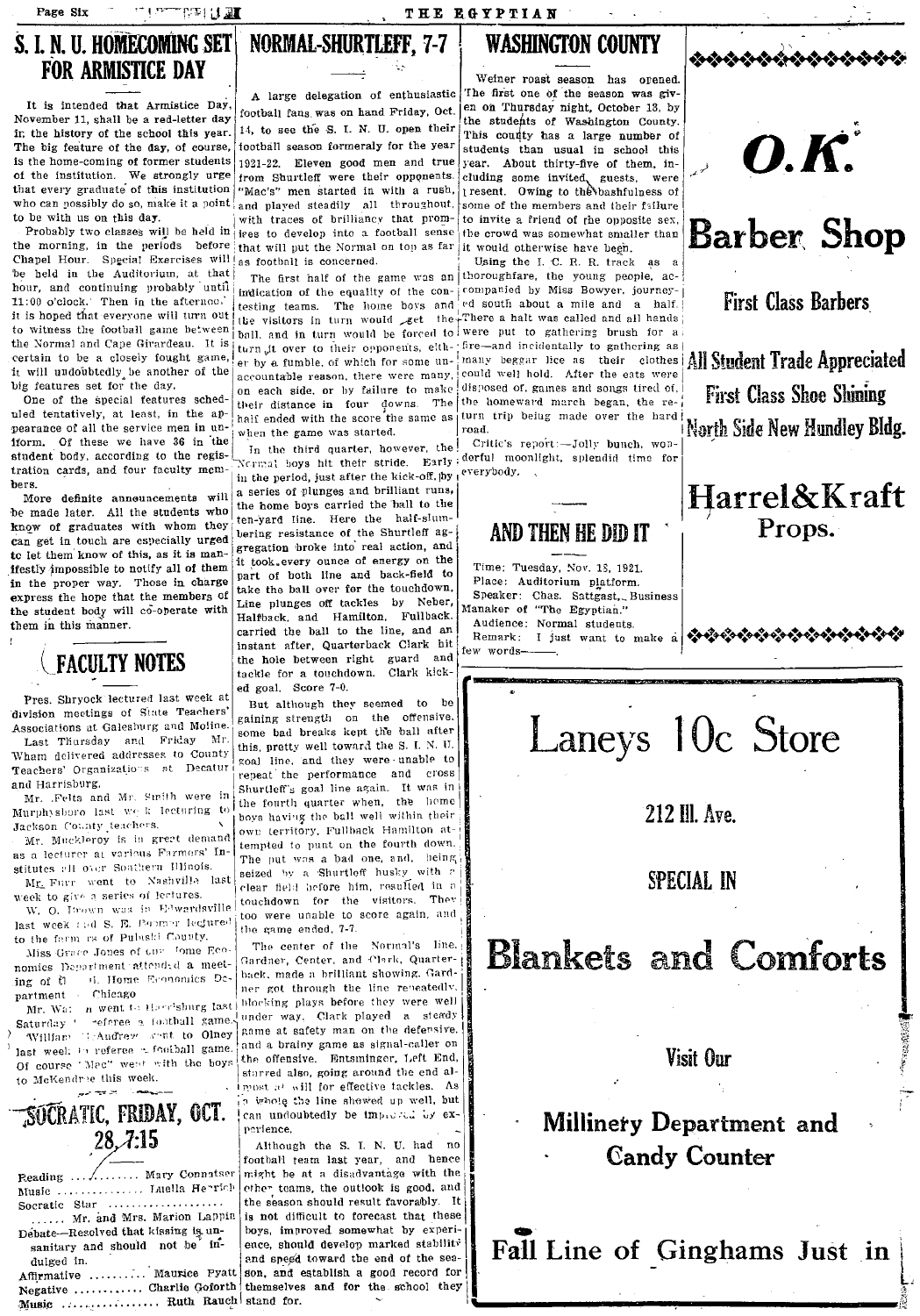Mr. and Mrs. Hanna took supper

day last-week.  $\sim$  Miss Violet Spiller and Miss Gladys Smith spent last week-end in St.

Louis.<br>Dates ONLY on Friday, Saturday. Dates ONLY on Friday, Saturday, begins.<br>and Sunday nights.

Cobden last Tuesday afternoon and A special invitation is extended to the a joint meeting of the Y. M. and Y.  $\begin{bmatrix} \text{vary new men in} & \text{u.e.} \\ \text{equipped in the work which is now} \end{bmatrix}$ 

end in St. Louis visiting relatives.<br>- Miss Rue attended the shower which

end in st. Louis visiting relatives.<br>
Miss Rue attended the shower which audience.<br>
Was given for Miss Holmes on Tues-<br>
The work have your name placed on **ILLINAE TUES., OCT. 25, 4:15** 

morning-Every girl dressed as a real pleasure and an advantage. Why I am taking the Ag. Course... And girls are cordially invited to at-<br>We also all girls are the program will working girl with a broom in one  $\begin{bmatrix} 1 & 1 & 1 \\ 1 & 1 & 1 \\ 1 & 1 & 1 \end{bmatrix}$  will be program with a broom in one  $\begin{bmatrix} 1 & 1 & 1 \\ 1 & 1 & 1 \\ 1 & 1 & 1 \end{bmatrix}$  and and a mon and bucket in the **CARILOREANTS II A UP** hand and a mop and bucket in the SOPHOMORES HAVE The place of the hog upon the farm, our weatherly

Chappee. Norma Keen. and Velma  $\overline{v}$   $\overline{v}$   $\overline{v}$   $\overline{v}$  raising .......... Emmerson Hall prisoners. Earlier in the evening they gate at 6:30 P. M. Tuesday for a hike contract of the McCullough is principal of the high school.<br>had placed the key in the lock and out to the "Bluff", where a fire was that placed the key in the lock and  $\text{h}$  made and everybody busied himself turned it, so that no one would enter with roasting weiners and marshmalwhile they were talking over a secret. With roasting weiners and marshmal-<br>Soon they became aware of what had lows. After the eats, all joined in a Soon they became aware of what had  $\vert$  IOWS. Alter the eats, all joined in a happened. The key refused to turn, grand goose march with our chaperon and the door refused to chaper On a 2 leader, and paradet over the hill. and the door refused to open. On climbing up to the transome they cal-  $A$ fter the march, games were played led for help, and with the aid of  $e$  erry . until they started for home at 9:45.<br>girl on the third floor they were safe. The Sophomore class has been well girl on the third floor they were safely rescued.<br>Iv rescued.

ing the new term was held Tuesday Student Council and "Egyptian" Board afternoon. The pinnalogue by Cl.idys are Velma Turner and Melvin Lock-Bradley was much enjoyed. A lively ard. debate on the popular subject, "Should girls wear Knickers?" was horne tri- $\frac{g}{f}$  and  $\frac{g}{f}$  and  $\frac{g}{f}$  are the affirmative. RINGS AND SWEATERS

The Y. W. C. A. Cabinet spent a The ring committee of the H. S. S. week-end conference, Oct. 1 and 2, at class. consisting of Max McCormack, Thompson's Lake with Alice Barrow Alice Barrow, and Warwick Boos. I<br>as hostess. The cabinet felt very for- have sclected a very attractive class I tunate in having Miss Plorence Pierce, Ting. -It has the shield effect and the Student Secretary of the Central raised lettering, with U. H. S. '22, on Field Division of the Y. W. C. A. with it. The ring may be had in either them at this conference. Plans for the plain or the white gold, All measthe year's work were made, and all urements should be left at  $\sqrt{V_{\text{ciler}}$ . broader view of their work and a more sent off in a few days.<br>vital interest in the association work. The class color scheme will be folthe girls came back to town with a Fritts at once, as the order will be vital interest in the association work

The Zetets are back on the job or Emile Kerstine. "'any of the old members are back .gain and also many, new ones in-Juding a large number from Anthony **AGORA** Hall. There is every reason to be-<br>ieve that the society will this year in the society will this year in the society will this year in the meeting will not be held next jeve that the society will this year || The meeting will not be held next  $\mu$  and  $\mu$  is a second of the Hallowe'en'  $\mu$  account of the Hallowe'en'

The opening program was given Colebration.

**ANTHONY HALL** Subset of the and the ball was filled to **Y. M. C. A. TUESDAY, OCT.** Former Head of Science De-"Ouija" was featured.

with their daughter, Miss Ruth, one is an orchestra composed of several The Y. M. C. A. will meet in the As-<br>day last-week. \ veterans from the regular school or-<br>Miss Violet Spiller and Miss Gladys chestra and other no l A regular feature of the program veterans from the regular school or-<br>chestra and other no less talented and equipment and when and wound chestra and other no less talented and sociation hall. All members and young experienced. Come early and be en-integration students are ursed to be present. experienced. Come early and be  $en$ - inen students are urged to be present.<br>tertained by music before the program The talk will be on "A Budge" of

spent a few hours with Miss Ruth new students who are hazy as to the W. C. A. equipped in the work which is now  $\epsilon$  equipped in the work which is now entitled in the work which is now entitled in the work of the literary Keith.  $\begin{bmatrix} \text{matrix of the literary societies.} \\ \text{matrix of the library societies.} \end{bmatrix}^{\text{in}}$ Anthony Hall goes 100 per cent for try to produce the best programs  $\begin{bmatrix} 01 & \text{P} & \text{P} & \text{P} & \text{P} & \text{P} \\ 0 & 0 & \text{P} & \text{P} & \text{P} \\ 0 & 0 & \text{P} & \text{P} & \text{P} \end{bmatrix}$  for the "Egyptian". found among the organizations. All  $\Delta C$  CUIR WEDNESDAY OF Prof. French.  $M$ is Delia Corgan Spent the week- counter the organizations. All  $\overline{\text{AG. CULB, WEDNESDAY 0CT.}}$  Miss Delia Corgan Spent the week- programs are planned with the aim 1 and in St. Louis visiting relatives.

the work have your name placed on  $\begin{bmatrix} 1 & 0 & 0 \\ 0 & 0 & 0 \\ 0 & 0 & 0 \end{bmatrix}$ . Alice Telford Seen in Anthony Hall on Saturday the Zetetic roll, you will find it a Music .................... Alice Telford All girls are contailly invited to at-<br>norning—Every girl dressed as a real pleasure and an advantage.

elected. The following were elected<br>for the ensuing term: President, Ed-ILINAE for the ensuing term: President, Ed-<br>ward Bevis; Vice-Pres.. Homer Laney; ! Secretary and Treasurer, Frances The first meeting of the Illinae dur- Henfro. Our representatives for the

all over the U.S.  $\qquad \qquad$  '-wed for the sweaters. They will be I White with black numbers. See one of the following about your sweater:<br>ITTETIC NEWS 1 Mary Youngblood, Vernon Patterson,

The talk will be on "A Budge<sup>+</sup> of

other. . ................ Cuy Weatherly I Tbe occupants of Room 45, -Arline WEINER ROAST Ontional ............... John Wflght

# 25, 6:30 **partment**, Now Hospital<br>
Head Pathologist

Prof. G. H. French, A. M., member of the Normal faculty from  $(1879)$  to 1917, is now connected with the Her-<br>rin, hospital. Prof. French is pathond Sunday nights.<br>Miss Edith Griffin motored from tend the meetings on Friday nights. On Nov. 1st Mr. Wham will address bably few men in the state pro-

Harrison, were very excited on last and  $\overline{\text{Hariens}}$  raising ........... Emmerson Hall ports that the Royalton Schools are<br>Harrison, were very excited on last october 18—Over one hundred-fifty Necessity for Sanitation and Thursday evening when they discover a law.<br>Thursday evening when they discovered in the sophomores gathered at the Normal lation About the Hog .......... superintendent and George Wells '21  $\frac{1}{\text{Area of } \text{the}}$  is the sophomores gathered at the Normal lation About the Hog ........... superintendent and George Wells '21 research that they were locked in like sophomores gathered at the Normal lation About the Ho

# Jesse J. Winters

## Hole Proof Hose for Ladies.

Hole Proof Sox fer Men.

### Munsing Underwear

### It's Fine

### FULL LINE OF SWEATERS



## THE EGYPTIAN Page Seven